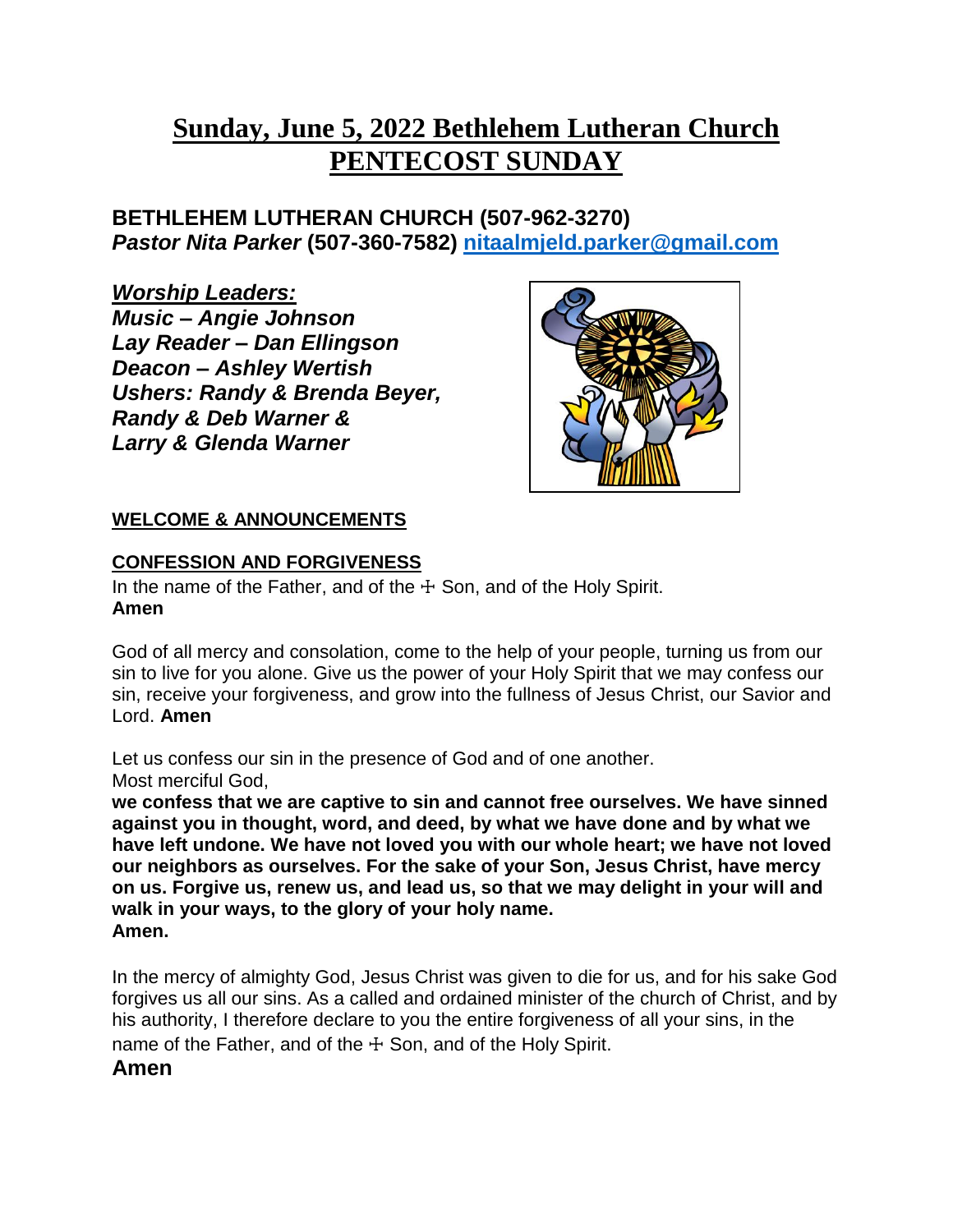## **GATHERING SONG #574** "*Here I am Lord"*

**1.) I, the Lord of sea and sky, I have heard my people cry.**

**All who dwell in dark and sin my hand will save.**

**I, who made the stars of night, I will make their darkness bright.**

**Who will bear my light to them? I will make their darkness bright. Refrain:** 

**Here I am, Lord. Is it I, Lord? I have heard you calling in the night. I will go, Lord, if you lead me, I will hold your people in my heart.**

**2.) I, the Lord of snow and rain, I have borne my people's pain. I have wept for love of them. They turn away.**

**I will break their hearts of stone, give them hearts for love alone.**

**I will speak my word to them. Whom shall I send?**

### **Refrain:**

**Here I am, Lord. Is it I, Lord? I have heard you calling in the night. I will go, Lord, if you lead me, I will hold your people in my heart.**

**3.) I, the Lord of wind and flame, I will tend the poor and lane. I will set a feast for them. My hand will save. Finest bread I will provide till their hearts be satisfied. I will give my life to them. Whom shall I send?**

**Refrain:** 

**Here I am, Lord. Is it I, Lord? I have heard you calling in the night. I will go, Lord, if you lead me, I will hold your people in my heart.**

# **GREETING**

**P:** The grace of our risen Savior, the love of God, and the communion of the Holy Spirit be with you all. **C: And also with you.**

#### **KYRIE (sung) pg. 203**

- **1.) Have mercy on us, Lord, and hear our solemn prayer. We come to hear your living word; it saves us from despair.**
- **2.) Have mercy on us, Christ, and wash away our sin. Pour out your grace and make us whole that new life may begin.**
- **3.) Have mercy on us, Lord, make sin and shame depart. Renew us with your saving pow'r; create in us new hearts!**

# **CANTICLE OF PRAISE (Sung) pg. 204**

**1.) Glory be to God in heaven; peace, goodwill to all the earth. Mighty God of all creation, Father of surpassing worth: we exalt you, we adore you, we lift high our thanks and praise. Saints and angels bow before you; here on earth our songs we raise.**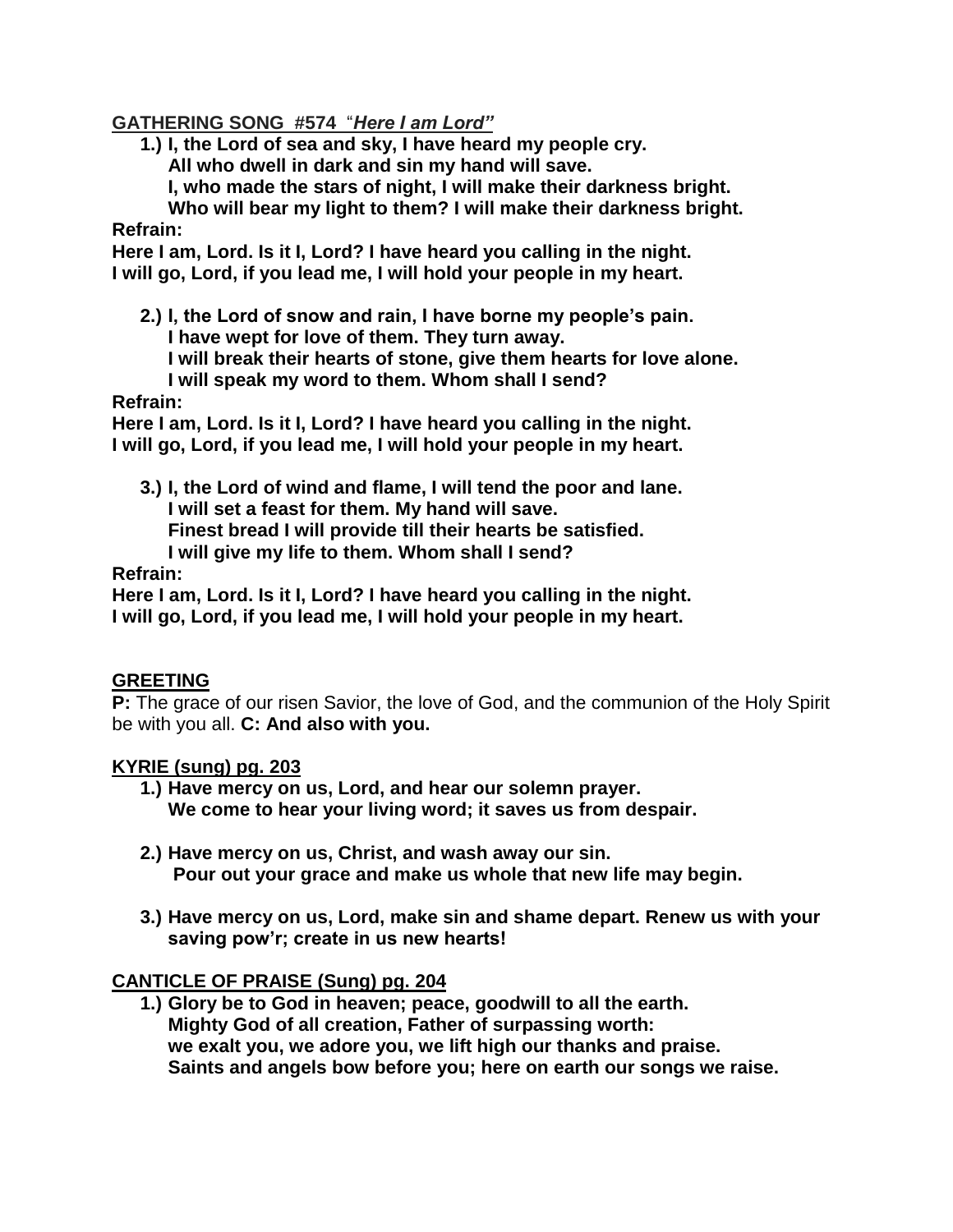- **2.) Glory be to Christ forever, Lamb of God and Lord of love. Son of God and gracious Savior, you have come from heav'n above; on the cross you died to save us; now you reign at God's right hand. Hear our prayer; restore, forgive us; in your promise firm we stand.**
- **3.) Holy One we now acclaim you; Lord alone, to you we call; Holy One in faith we name you, God most high, yet near to all: Jesus Christ, with God the Spirit, in the Father's splendor bright. For the peace that we inherit, glory be to God on high!**

### **PRAYER OF THE DAY**

God our creator, the resurrection of your Son offers life to all the peoples of earth. By your Holy Spirit, kindle in us the fire of your love, empowering our lives for service and our tongues for praise, through Jesus Christ, our Savior and Lord, who lives and reigns with you and the Holy Spirit, one God, now and forever. **Amen.**

### **THE LESSONS**

### **FIRST LESSON: ACTS 2:1-21 (Spoken in different languages)**

<sup>1</sup>When the day of Pentecost had come, [the apostles] were all together in one place. <sup>2</sup>And suddenly from heaven there came a sound like the rush of a violent wind, and it filled the entire house where they were sitting. <sup>3</sup>Divided tongues, as of fire, appeared among them, and a tongue rested on each of them. <sup>4</sup>All of them were filled with the Holy Spirit and began to speak in other languages, as the Spirit gave them ability. <sup>5</sup>Now there were devout Jews from every nation under heaven living in Jerusalem. <sup>6</sup>And at this sound the crowd gathered and was bewildered, because each one heard them speaking in the native language of each. <sup>7</sup>Amazed and astonished, they asked, "Are not all these who are speaking Galileans? <sup>8</sup>And how is it that we hear, each of us, in our own native language? <sup>9</sup>Parthians, Medes, Elamites, and residents of Mesopotamia, Judea and Cappadocia, Pontus and Asia, <sup>10</sup>Phrygia and Pamphylia, Egypt and the parts of Libya belonging to Cyrene, and visitors from Rome, both Jews and proselytes, <sup>11</sup>Cretans and Arabs—in our own languages we hear them speaking about God's deeds of power." <sup>12</sup>All were amazed and perplexed, saying to one another, "What does this mean?" <sup>13</sup>But others sneered and said, "They are filled with new wine."

<sup>14</sup>But Peter, standing with the eleven, raised his voice and addressed them, "Men of Judea and all who live in Jerusalem, let this be known to you, and listen to what say. <sup>15</sup>Indeed, these are not drunk, as you suppose, for it is only nine o'clock in the morning. <sup>16</sup>No, this is what was spoken through the prophet Joel: <sup>17'</sup>In the last days it will be, God declares, that I will pour out my Spirit upon all flesh, and your sons and your daughters shall prophesy, and your young men shall see visions, and your old men shall dream dreams. <sup>18</sup>Even upon my slaves, both men and women, in those days I will pour out my Spirit; and they shall prophesy. <sup>19</sup>And I will show portents in the heaven above and signs on the earth below, blood, and fire, and smoky mist. <sup>20</sup>The sun shall be turned to darkness and the moon to blood, before the coming of the Lord's great and glorious day. <sup>21</sup>Then everyone who calls on the name of the Lord shall be saved.'" **R: Word of God, Word of Life C: Thanks be to God**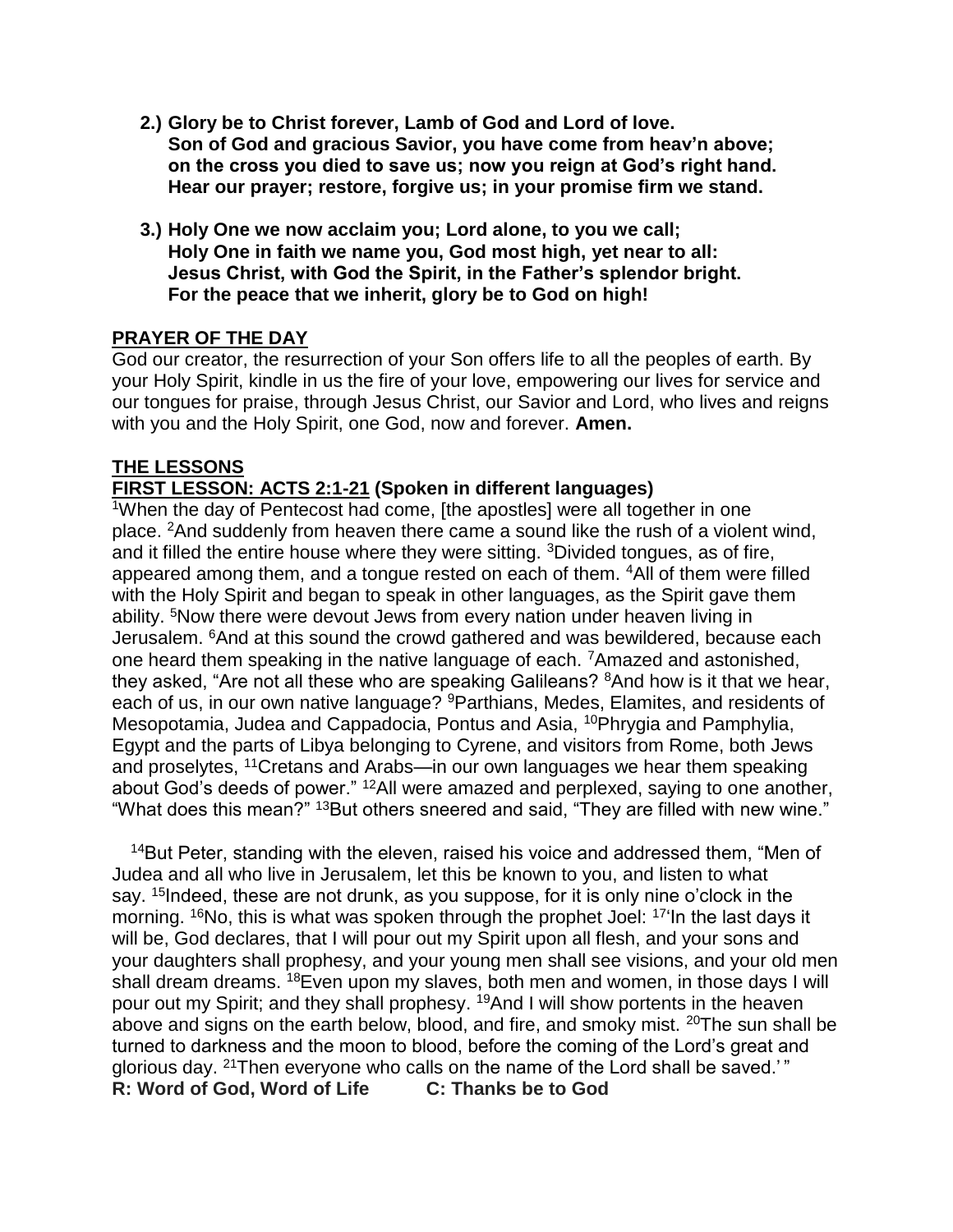## **PSALM 104:24-34, 35b**

**R:** How manifold are your works, O LORD! In wisdom you have made them all; the earth is full of your creatures.

**C**: **Yonder is the sea, great and wide, with its swarms too many to number, living things both small and great.**

**R:** There go the ships to and fro, and Leviathan, which you made for the sport of it.

**C: All of them look to you to give them their food in due season.**

**R:** You give it to them; they gather it; you open your hand, and they are filled with good things.

**C: When you hide your face, they are terrified; when you take away their breath, they die and return to their dust.**

**R**: You send forth your Spirit, and they are created; and so you renew the face of the earth.

**C**: **May the glory of the Lord endure forever; O Lord, rejoice in all your works.**

**R:** You look at the earth and it trembles; you touch the mountains and they smoke.

**C**: **I will sing to the LORD as long as I live; I will praise my God while I have my being.**

**R:** May these words of mine please God. I will rejoice in the Lord.

**C**: **Bless the Lord, O my soul. Hallelujah!**

# **SECOND READING: ROMANS 8:14-17**

 $14$ For all who are led by the Spirit of God are children of God.  $15$ For you did not receive a spirit of slavery to fall back into fear, but you have received a spirit of adoption. When we cry, "Abba! Father!" <sup>16</sup>it is that very Spirit bearing witness with our spirit that we are children of God, <sup>17</sup>and if children, then heirs, heirs of God and joint heirs with Christ—if, in fact, we suffer with him so that we may also be glorified with him.

**R: Word of God, Word of Life C: Thanks be to God**

# **GOSPEL ACCLAMATION PG. 205**

**Alleluia! Lord and Savior: open now your saving word. Let it burn like fire within us; speak until our hearts are stirred. Alleluia! Lord, we sing for the good news that you bring.**

# **GOSPEL READING: JOHN 14: 8-27**

<sup>8</sup>Philip said to [Jesus,] "Lord, show us the Father, and we will be satisfied." <sup>9</sup>Jesus said to him, "Have I been with you all this time, Philip, and you still do not know me? Whoever has seen me has seen the Father. How can you say, 'Show us the Father'? <sup>10</sup>Do you not believe that I am in the Father and the Father is in me? The words that I say to you I do not speak on my own; but the Father who dwells in me does his works. <sup>11</sup>Believe me that I am in the Father and the Father is in me; but if you do not, then believe me because of the works themselves.  $12$ Very truly, I tell you, the one who believes in me will also do the works that I do and, in fact, will do greater works than these, because I am going to the Father. <sup>13</sup>I will do whatever you ask in my name, so that the Father may be glorified in the Son. <sup>14</sup>If in my name you ask me for anything, I will do it.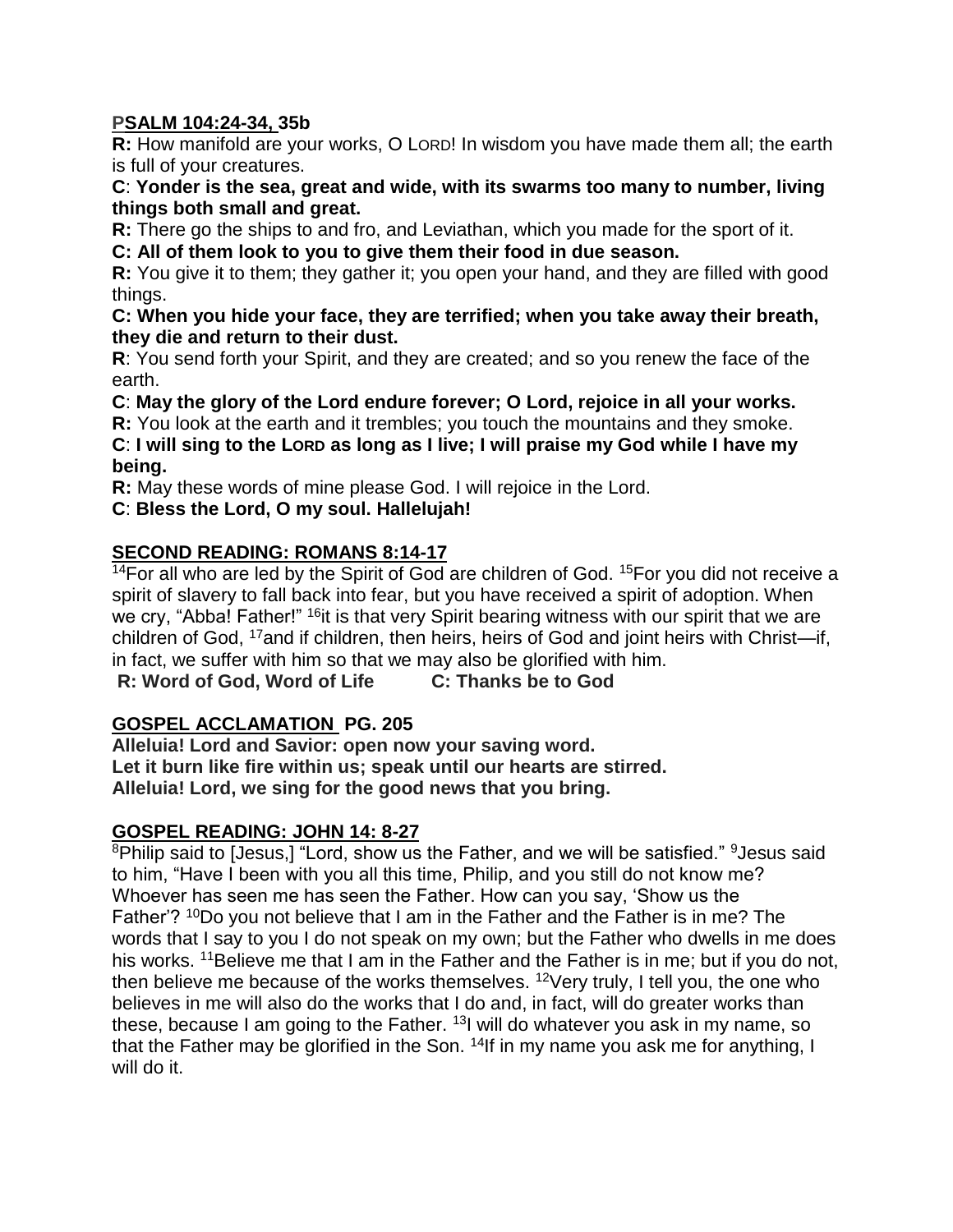$15$ "If you love me, you will keep my commandments.  $16$ And I will ask the Father, and he will give you another Advocate, to be with you forever. <sup>17</sup>This is the Spirit of truth, whom the world cannot receive, because it neither sees him nor knows him. You know him, because he abides with you, and he will be in you.

 $25$ "I have said these things to you while I am still with you.  $26$  But the Advocate, the Holy Spirit, whom the Father will send in my name, will teach you everything, and remind you of all that I have said to you. <sup>27</sup> Peace I leave with you; my peace I give to you. I do not give to you as the world gives. Do not let your hearts be troubled, and do not let them be afraid."]

# **P: Gospel of our Lord C: Thanks be to God**

#### *CHILDREN'S MESSAGE*

#### *SERMON*

#### **HYMN OF THE DAY #396 "***Spirit of Gentleness"*

**Spirit, Spirit of gentleness, blow through the wilderness calling and free; Spirit, Spirit of restlessness, stir me from placidness, wind, wind on the sea.**

**1.) You moved on the waters, you called to the deep, then you coaxed up the mountains from the valleys of sleep; and over the eons you called to each thing; Awake from your slumbers and rise on your wings.**

**Spirit, Spirit of gentleness, blow through the wilderness calling and free; Spirit, Spirit of restlessness, stir me from placidness, wind, wind on the sea.**

**2.) You swept through the desert, you stung with the sand, and you goaded your people with a law and a land; and when they were blinded with idols and lies, then you spoke through your prophets to open their eyes.**

**Spirit, Spirit of gentleness, blow through the wilderness calling and free;**

- **Spirit, Spirit of restlessness, stir me from placidness, wind, wind on the sea.**
	- **3.) You sang in a stable, you cried from a hill, then you whispered in silence when the whole world was still; and down in the city you called once again, when you blew through your people on the rush of the wind.**

**Spirit, Spirit of gentleness, blow through the wilderness calling and free; Spirit, Spirit of restlessness, stir me from placidness, wind, wind on the sea.**

**4.) You call from tomorrow, you break ancient schemes. From the bondage of sorrow all the captives dream dreams; our women see visions, our men clear their eyes. With bold new decisions your people arise.**

**Spirit, Spirit of gentleness, blow through the wilderness calling and free;**

**Spirit, Spirit of restlessness, stir me from placidness, wind, wind on the sea.**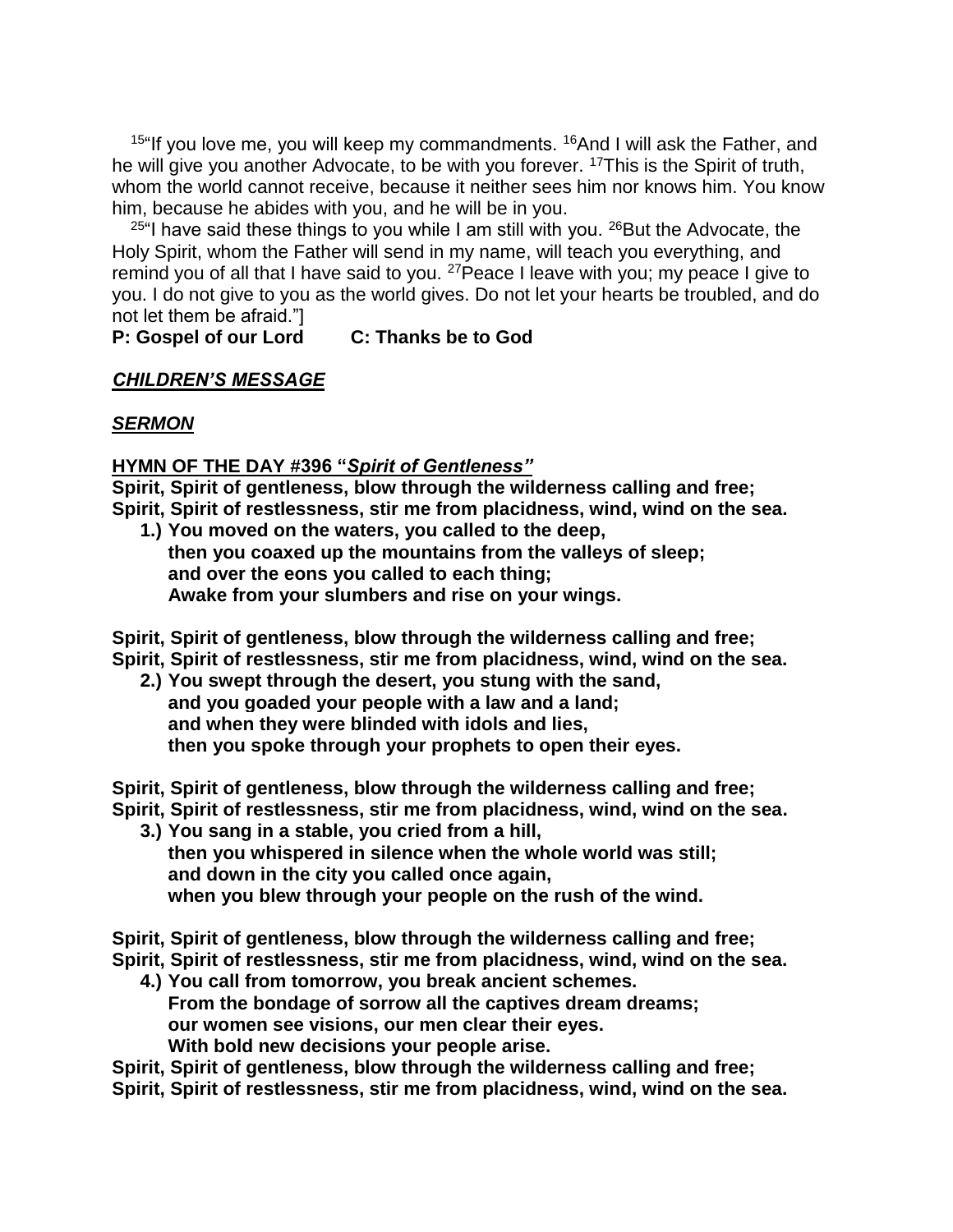#### **NICENE CREED**

**We believe in one God, the Father, the Almighty, maker of heaven and earth, of all that is, seen and unseen.**

**We believe in one Lord, Jesus Christ, the only Son of God, eternally begotten of the Father, god from God, Light from Light, true God from true God, begotten, not made, of one Being with the Father; through him all things were made. For us and for our salvation he came down from heaven, was incarnate of the Holy Spirit and the virgin Mary and became truly human. For our sake he was crucified under Pontius Pilate; he suffered death and was buried.** 

**On the third day he rose again in accordance with the scriptures; he ascended into heaven and is seated at the right hand of the Father. He will come again in glory to judge the living and the dead, and his kingdom will have no end.**

**We believe in the Holy Spirit, the Lord, the giver of live, who proceeds from the Father and the Son, who with the Father and the Son is worshiped and glorified, who has spoken through the prophets.**

**We believe in one holy catholic and apostolic church. We acknowledge on baptism for the forgiveness of sins. We look for the resurrection of the dead, and the life of the world to come. AMEN**

### **PRAYERS OF INTERCESSION**

**P:** God, in your mercy **C: hear our prayer**

# **OFFERING PRAYER**

Living God, **you gather the wolf and the lamb to feed together in your peaceable reign, and you welcome us all at your table. Reach out to us through this meal, and show us your wounded and risen body, that we may be nourished and believe in Jesus Christ, our Savior and Lord. Amen**

**PEACE P:** The peace of Christ be with you always. **C: And also with you,**

# **GREAT THANKSGIVING**

**P:** The Lord be with you. **C: And also with you.** 

**P:** Lift up your hearts. **C: We lift them to the Lord.**

**P:** Let us give thanks to the Lord our God.

**C: It is right to give our thanks and praise.** 

# **HOLY, HOLY, HOLY (sung) pg. 207**

Holy, holy, holy Lord, God of power and might, heav'n and earth are full of your glory. Hosanna in the highest.

Blessed is he who comes in the name of the Lord. Hosanna in the highest, hosanna in the highest.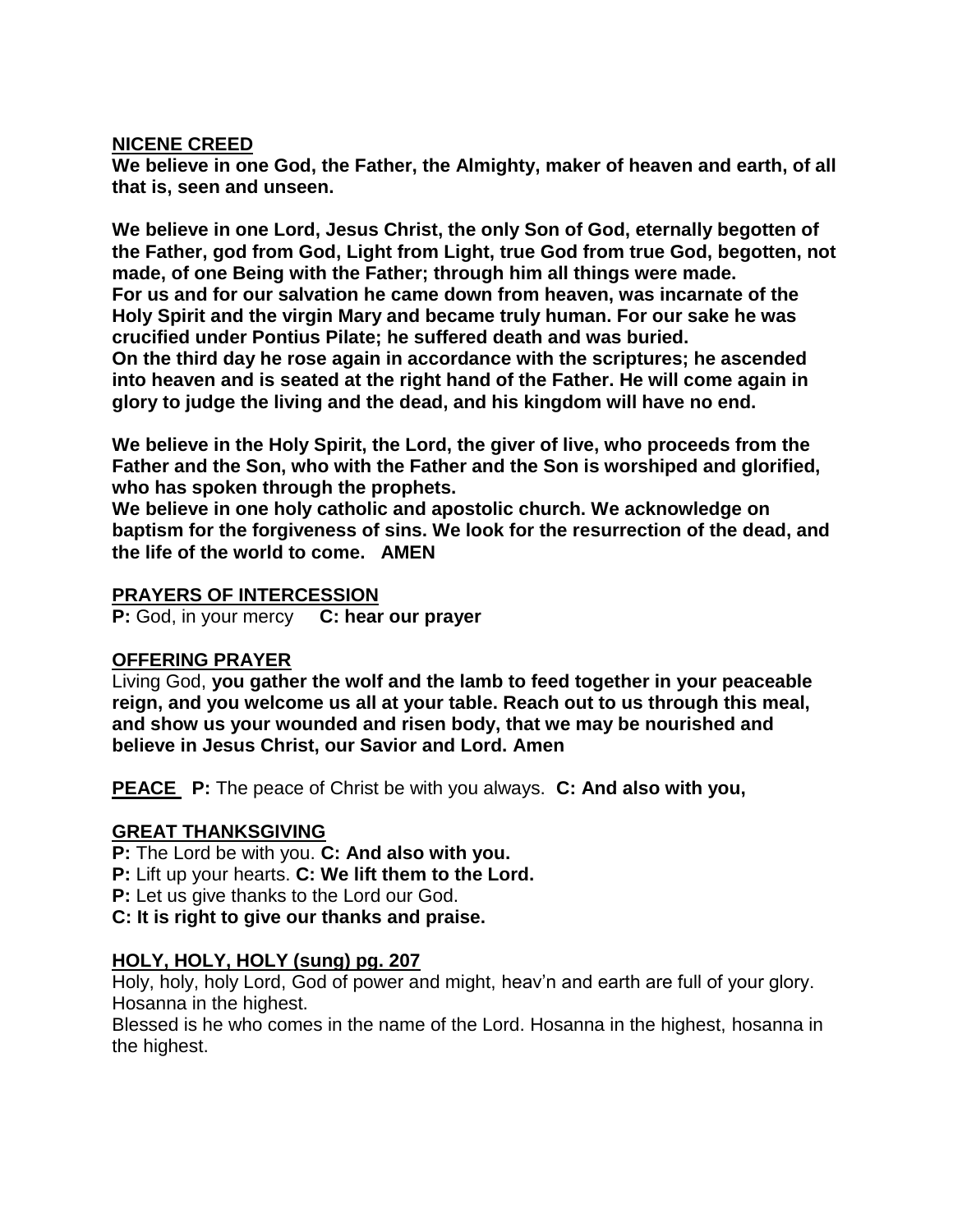#### **WORDS OF INSTITUTION LORD'S PRAYER**

**Our Father, who art in heaven, hallowed be thy name, thy kingdom come, thy will be done, on earth as it is in heaven. Give us this day our daily bread; and forgive us our trespasses, as we forgive those who trespass against us; and lead us not into temptation, but deliver us from evil. For thine is the kingdom, and the power, and the glory, forever and ever. Amen.**

## **COMMUNION**

The body of Christ, given for you. The blood of Christ, shed for you.

# **COMMUNION HYMN #595 "Jesus Love Me!"**

- **1.) Jesus love me! this I know for the Bible tells me so, Little ones to him belong, they are weak, but he is strong. Yes, Jesus loves me, yes, Jesus loves me, yes, Jesus loves me, the Bible tells me so.**
- **2.) Jesus loves me! he who died heaven's gates to open wide; He will wash away my sin, let his little child come in. Yes, Jesus loves me, yes, Jesus loves me,**

**yes, Jesus loves me, the Bible tells me so.**

- **3.) Jesus loves me! he will stay close beside me all the way;**
- **When at last I come to die, he will take me home on high.**

**Yes, Jesus loves me, yes, Jesus loves me,** 

**yes, Jesus loves me, the Bible tells me so.**

#### **PRAYERS after COMMUNION**

We give you thanks, generous God, for in this bread and cup we have tasted the new heaven and earth where hunger and thirst are no more. Send us from this table as witnesses to the resurrection, that through our lives, all may know life in Jesus' name. **Amen.**

**QUIZ BOWL Question: Sunday, May 22, 2022** Where was the mortuary in Hills? **(Answer:** Upstairs in the Hills Locker)

**Question: Sunday, May 29, 2022** What is the first name of the Luther League?

**Friendship Days Community Church Service Question: Sunday, June 12, 2022** What do our churches today have in common?

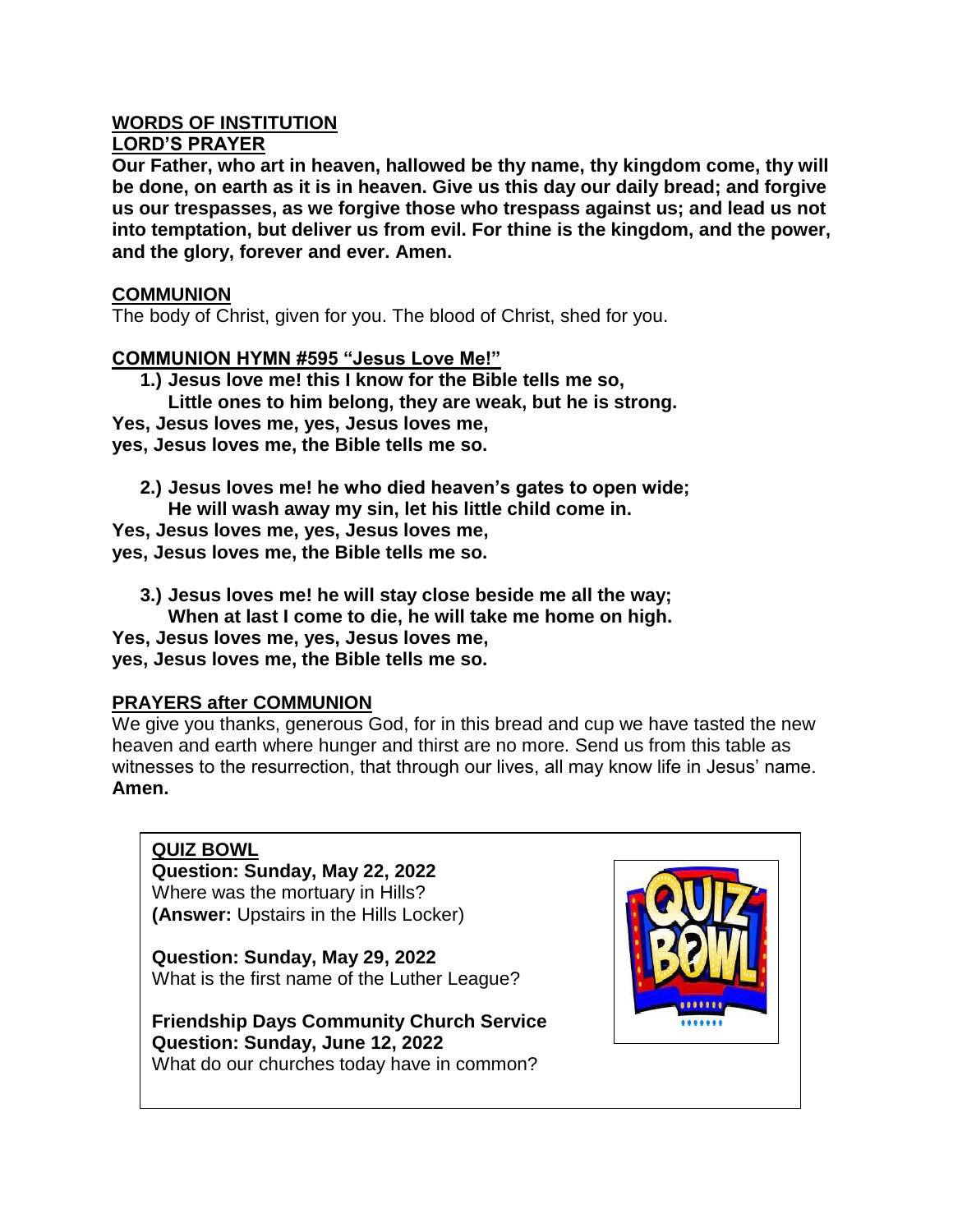# **BENEDICTION**

### **BLESSING**

God, the Author of life, Christ, the living Cornerstone, and the life-giving Spirit of adoption, ☩ bless you now and forever. **Amen.**

#### **SENDING HYMN #536 "God Be with You Till We Meet Again"**

**1.) God be with you till we meet again; by good counsels guide, uphold you, with a shepherd's care enfold you; God be with you till we meet again. Till we meet, till we meet, till we meet at Jesus' feet; till we meet, till we meet,**

**God be with you till we meet again.**

**2.) God be with you till we meet again; holy wings securely hide you,**

**daily manna still provide you; God be with you till we meet again. Till we meet, till we meet, till we meet at Jesus' feet; till we meet, till we meet, God be with you till we meet again.**

**3.) God be with you till we meet again; when life's perils thick confound you. put unfailing arms around you; God be with you till we meet again. Till we meet, till we meet, till we meet at Jesus' feet; till we meet, till we meet, God be with you till we meet again.**

### **DISMISSAL**

Alleluia! Christ is risen. **C: Christ is risen indeed. Alleluia!** Go in peace. Tell what God has done. **C: Thanks be to God**

# **PRAYER CONCERNS**:

**Randy Beyer, Sam McGaffee & Larry Parker People who had storm damage.**

# **VACATION BIBLE SCHOOL**

**Where? Bethlehem Lutheran Church When? July 10-14, 2022 What Time's? 5:30 am. - 8:30 pm. \*\* For more information, contact Brianna Leuthold …………….**

**brianna.leuthold@gmail.com or visit Bethlehem website.**

**\*\* VBS Registration forms are available in the narthex. \*\*Ages Pre-K – 5 th grade.**

**Need Volunteers & also check out sign-up sheet on elevator door in the narthex for food items needed. A meal will be served each night!**